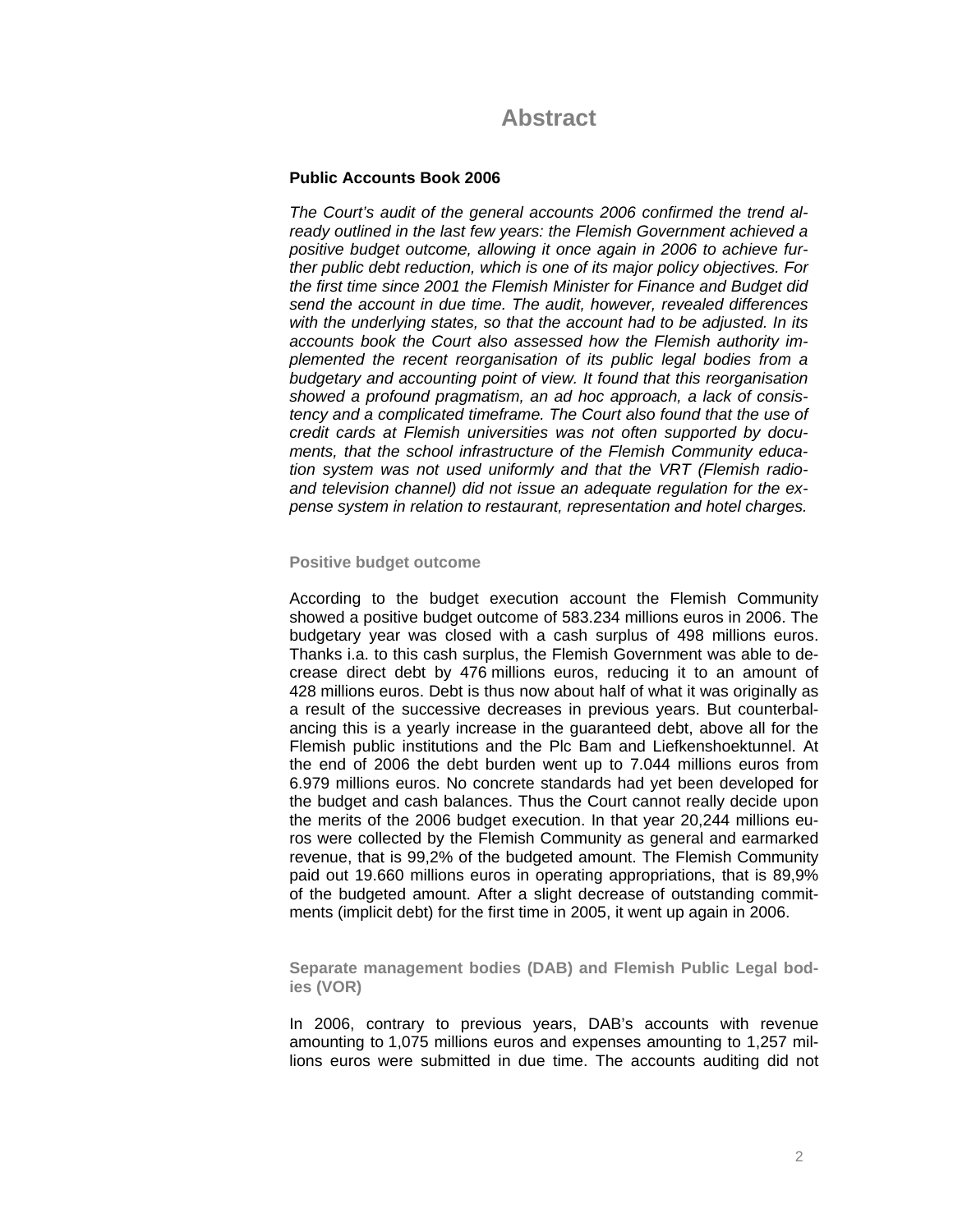reveal any major shortcomings worth mentioning. The Flemish public institutions' budget increased slightly in 2006 (revenue of 8.186 millions EUROS and expenditure of 7.641 millions EUROS). Allocations increased to a total amount of 5.330 millions EUROS while VORs had an underspend of 545 millions EUROS as at end of 2006. The accounts were submitted even later than in 2005. No less than 33 accounts were only sent in September or later to the Court and 10 accounts were sent in 2008.

## **Hermes Fund and Kind en Gezin (Childhood and family)**

As part of the accounts auditing the Court examined the accounts receivable with the Fund for accompanying economic policy (Flankerend Economisch Beleid (the so-called "Hermes Fund"). It found that this fund was still without essential components of a valid internal control system. It also looked into the subsidisation of after-school reception at Kind en Gezin. It pointed out i.a. that this body failed to remedy many of the noted internal control deficiencies and that the manual subsidies calculation was highly risky.

#### **General account**

The Flemish Community general account for 2006 was submitted in due time. The audit, however, revealed differences with the underlying states (i.a. among DABs and Flemish public institutions), which made an adjustment of the account and of the 2006 pre-draft of accounts' decree necessary.

# **Better administrative Policy**

In his accounts book for 2006 the Court reported about several fresh thematic financial audits. Initially it evaluated the budget and accounting handling of the legal succession with the Flemish public legal bodies following the implementation of the Better Administrative Policy. It found that the political decision-making came late and therefore made a pragmatic phased approach necessary. The pragmatic, ad hoc approach of the legal succession adopted by the Flemish Government created risks of legal uncertainty and contributed to a lack of transparency. Moreover it sometimes lacked consistency. Legal succession was made complex and entailed overlapping in the execution accounts of legal predecessors and setting-up of legal successors because the times of removal of legal predecessors and implementation of legal successors did not coincide. For many agencies no budget was submitted to the Flemish Parliament in the first operating year. The central steering and the accompaniment of the transitional process in budgetary and accounting fields were limited, more particularly with regard to the Flemish public legal bodies. In any case the Flemish Authority did not act in compliance with the prescriptions of the company law with regard to company reorganisation from a point of view of accuracy.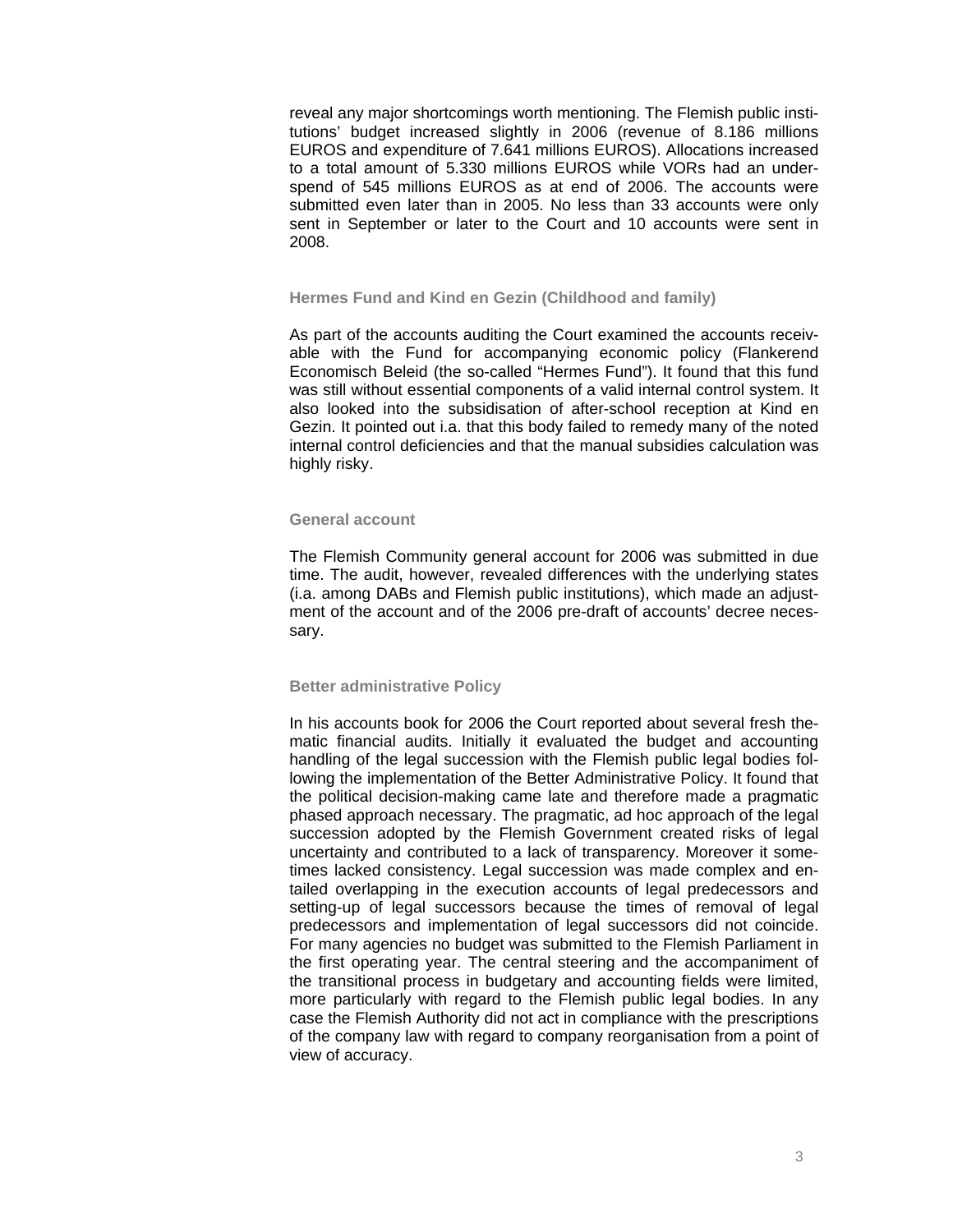# **Central Funding Body**

The Court expressed a fairly positive opinion about the Central Funding Body operation. It seemed to play a useful role for the Flemish Community as a whole: it prevented the accumulation of VOR cash balances or deficits and entailed better cashiers' operating conditions and a better management of investment undertakings. The Court's sampling indicated that the Central Funding Body abided by the prescribed procedures, even when they sometimes lacked transparency. It did not appear clearly whether the operation was always assigned the right basic resource funds and whether the speciality rule was abided by for the various Central Funding Body accounts. The Central Funding Body ensured its account debt balance remained within the limits of the debt tolerance level. However, the transition to the Central Funding Body had a temporary negative influence in 2006. Moreover payment of the allocation was late in 2006 and 2007.

#### **Credit cards**

The procedure for justifying expenses by way of advance payments or credit cards at Flemish universities were varying strongly from university to university and were rarely exhaustive and accurate. Nor did universities always check the strict implementation of its own rules and procedures. While workers generally were having valid supporting documents for their need to obtain advances to pay professional costs, the post justification of the use of credit cards to cover professional cards was sometimes weak or not provided. Universities do not always impose the same justification requirements. Differences exist in the field of restaurant charges.

# **School infrastructure used by third parties**

The Community education sector regularly makes its infrastructure available to associations but regulatory provisions are not implemented evenly across all schools. Besides, regulatory provisions are not always exhaustive. The use by third parties of school infrastructure generated about 4.1 millions euros for the benefit of school federations in 2006. Although the regulation instructs the governing boards of school federations to apply a uniform tariff structure on the basis of a motivated price-setting, there is in reality little uniformity. The Court also noticed that sometimes agreements or fire and civil liability insurance policies were inexistent, that hiring revenue was not timely booked and that cash payments were often used. Finally 8% of sample files contained errors.